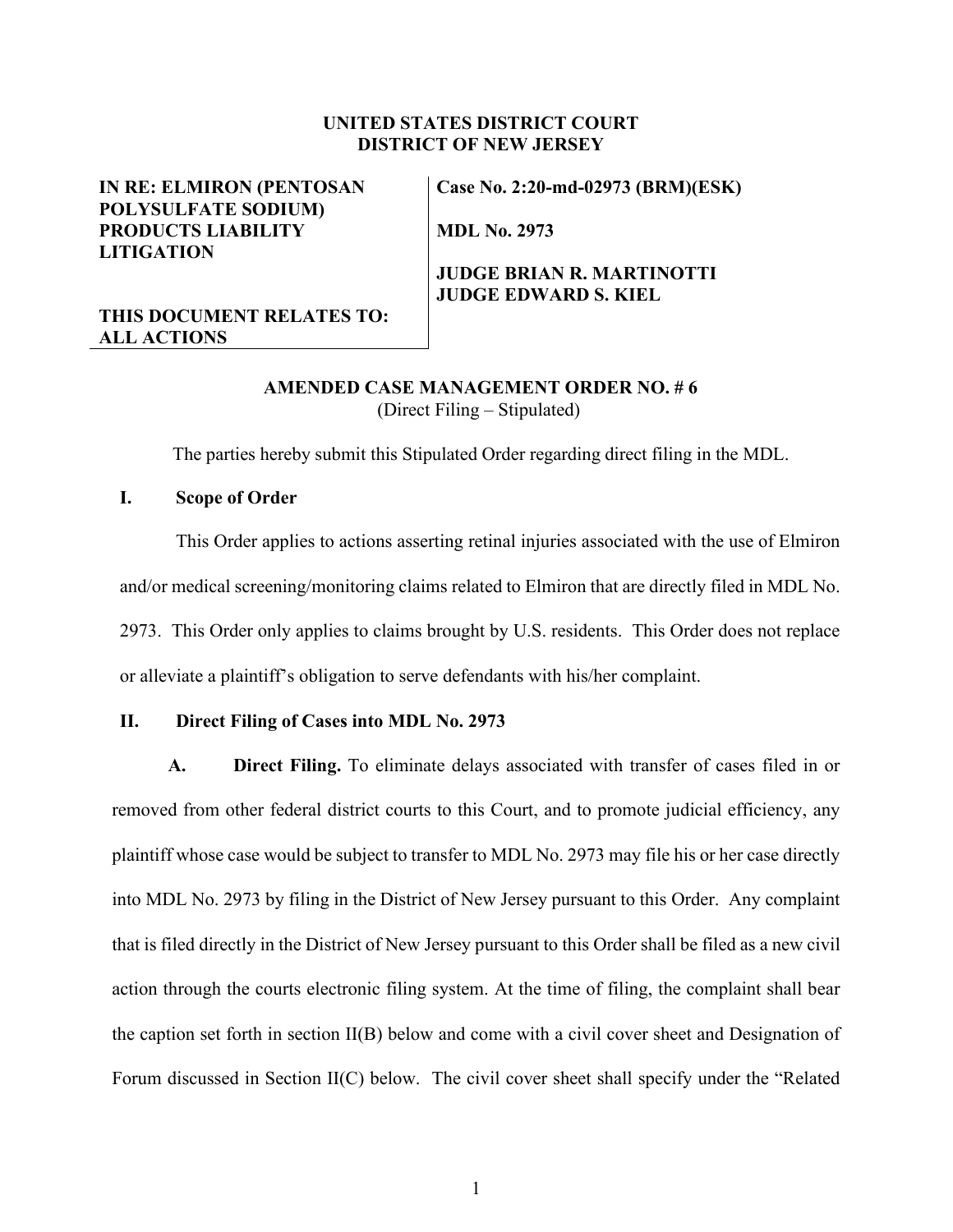Case(s)" section that this case relates to MDL 2973. Once the case is filed, it shall be assigned an individual civil case number. After review by the Clerk of Court's office, the case will be automatically consolidated in MDL 2973.

**B. Caption.** Any complaint that is directly filed in MDL No. 2973 before this Court pursuant to this Order shall bear the following caption:

# **UNITED STATES DISTRICT COURT DISTRICT OF NEW JERSEY**

| IN RE: ELMIRON (PENTOSAN POLYSULFATE<br>SODIUM) PRODUCTS LIABILITY LITIGATION | <b>MDL No. 2973</b><br>Case No. 2:20-md-02973 (BRM)(ESK)                   |
|-------------------------------------------------------------------------------|----------------------------------------------------------------------------|
| Plaintiff,                                                                    | <b>JUDGE BRIAN R. MARTINOTTI</b><br><b>JUDGE EDWARD S. KIEL</b>            |
| VS.                                                                           | DIRECT FILED COMPLAINT<br>PURSUANT TO CASE<br><b>MANAGEMENT ORDER NO 6</b> |
| $\mathbf{r}$ $\alpha$ $\mathbf{r}$ $\alpha$                                   | Civil Action No:                                                           |

Defendants.

**C. Use of Form for Designation of Forum**. Any plaintiff who wishes to directly file a complaint in MDL No. 2973 pursuant to this Order must complete and attach as Exhibit A to the complaint a "Designation of Forum" in the form attached hereto as **Exhibit 1** and made available at **https://www.njd.uscourts.gov/elmiron-pentosan-polysulfate-sodium-products-liabilitylitigation**. The Designation of Forum shall be filed contemporaneously with the Complaint. The Complaint shall be filed as the Main Document and the Designation of Forum filed as an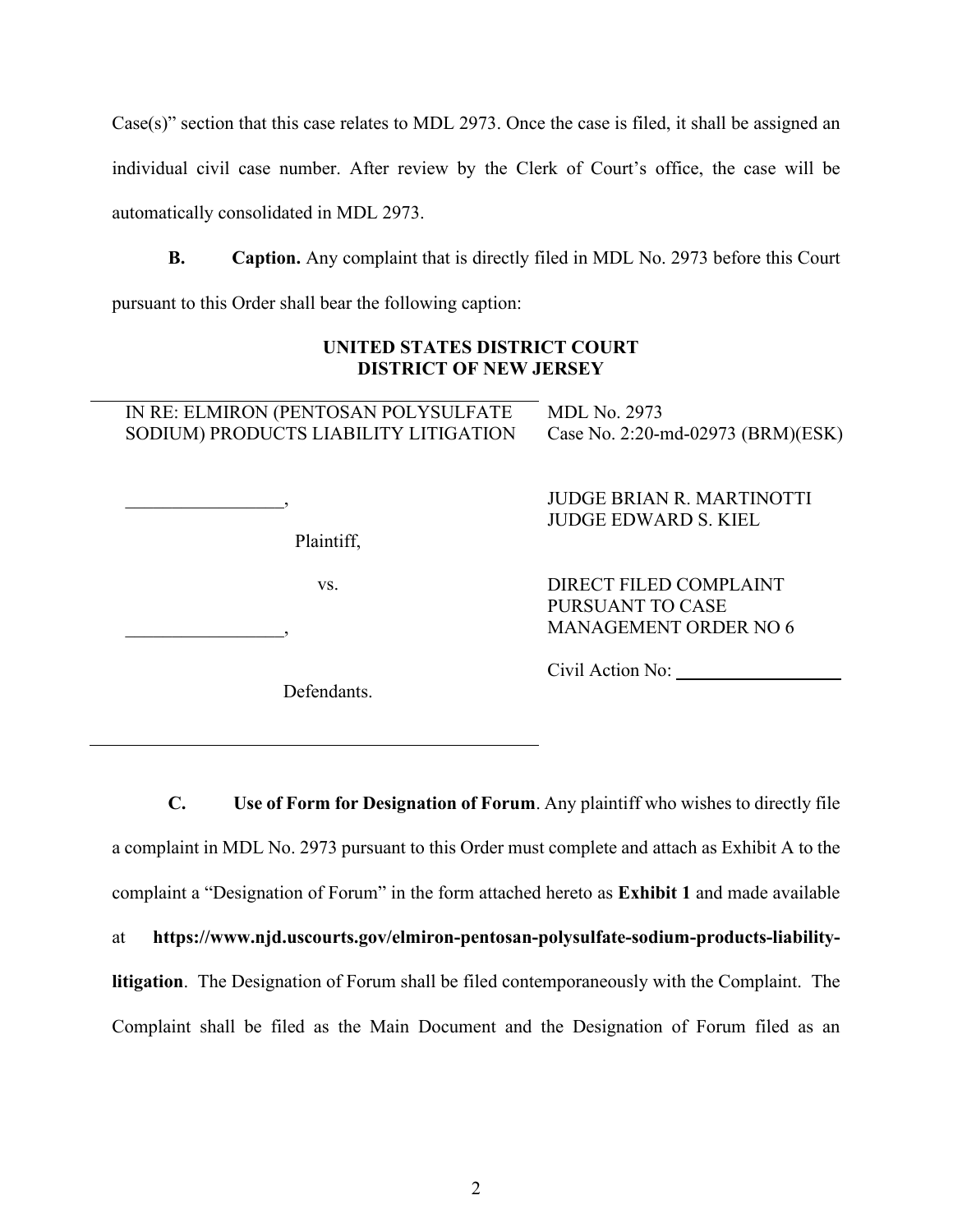Attachment to the Main Document along with the Civil Cover Sheet and Proposed Summonses.<sup>[1](#page-2-0)</sup> With regards to venue, each plaintiff shall use the Designation of Forum to designate the federal district and division in which the action could have been brought but for the present Order permitting direct filing in the District of New Jersey (the "Designated Forum"). The Designated Forum shall be the presumptive place of remand absent a showing by Plaintiffs or Defendants that the place of remand should be elsewhere pursuant to Section K below.

- 1. **Failure to Provide a Designate Forum Designation**. Any Plaintiff who fails to file a Designation of Forum shall be notified by Defendants' designee via email with a copy of said notice sent via email to PEC leadership at Missing.Forum-Designation@DouglasandLondon.com. A Complaint will be deemed filed pursuant to this Order on the date the Complaint is filed with the Court, even if a Designation of Forum is not filed with the Complaint.
- 2. The Designation of Forum shall be filed via ECF and identified on the docket as an "Exhibit (to Document)" that can be found under the Filing Category "Other Documents" and shall identify the Complaint as the document to which it relates.
- 3. If a Designation of Forum has not been filed within thirty (30) days of Notice from Defendants, Defendants shall submit a list of all such cases to the Court in connection with the monthly case management conference agenda that the parties complete and compile jointly. From that point, Plaintiffs shall have

<span id="page-2-0"></span><sup>&</sup>lt;sup>1</sup> Should the Designation of Forum inadvertently not be filed as an attachment to the Complaint such that it needs to be filed as a separate document, it should be filed as an "Exhibit (to Document)" that can be located under the Filing Category "Other Documents" and should identify the Complaint as the document to which it relates.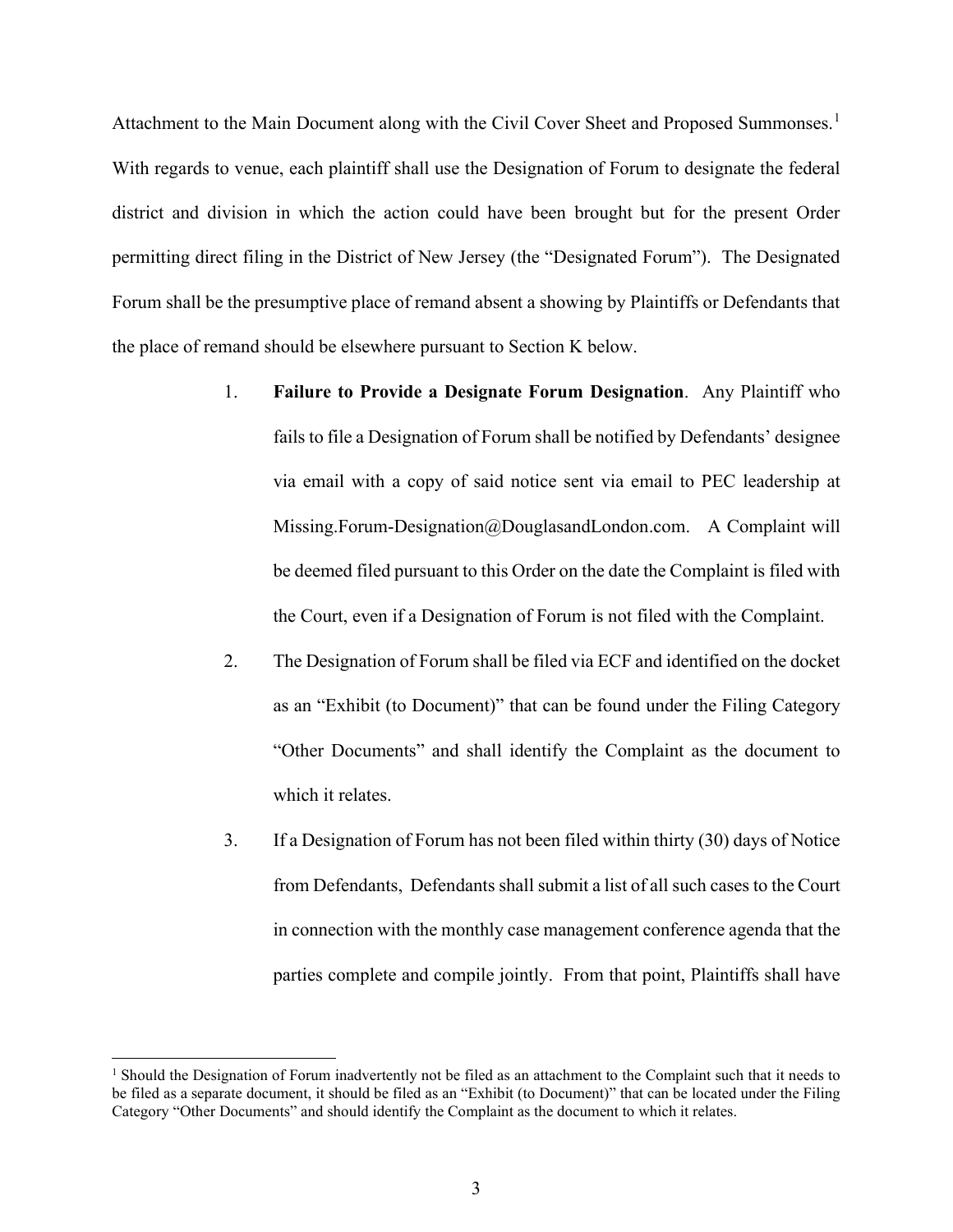until the following monthly conference (after being identified to the Court as having a missing Designation of Forum form) to show cause why their complaint should not be dismissed without prejudice or to file the Forum Designation in advance of the case management conference when the response to the order to show cause would be due. Failure to respond to the order to show cause or file the missing Designation of Forum will result in said case being dismissed without prejudice by the Court on the date of the conference.

- 4. Any case that has been previously dismissed without prejudice for failure to include a Designation of Forum that is refiled by the same law firm without a Designation of Forum may be identified by Defendants' counsel as a "Second Failure to Designate Forum" and subject to immediate dismissal with prejudice absent good cause shown at the next case management conference.
- 5. Under no circumstances is the Plaintiffs Steering Committee responsible for the filings of the Designation of Forum in an individual Plaintiff's case. The filing of the Designation of Forum is the responsibility of the attorney and/or law firm for the individual Plaintiff.

**D. Named Plaintiff.** Cases directly filed in MDL No. 2973 pursuant to this Order shall not name more than a single plaintiff in the complaint, provided however that any such case may include more than one plaintiff for purposes of any loss of consortium claim and/or any wrongful death and survival claim(s) as permitted by law.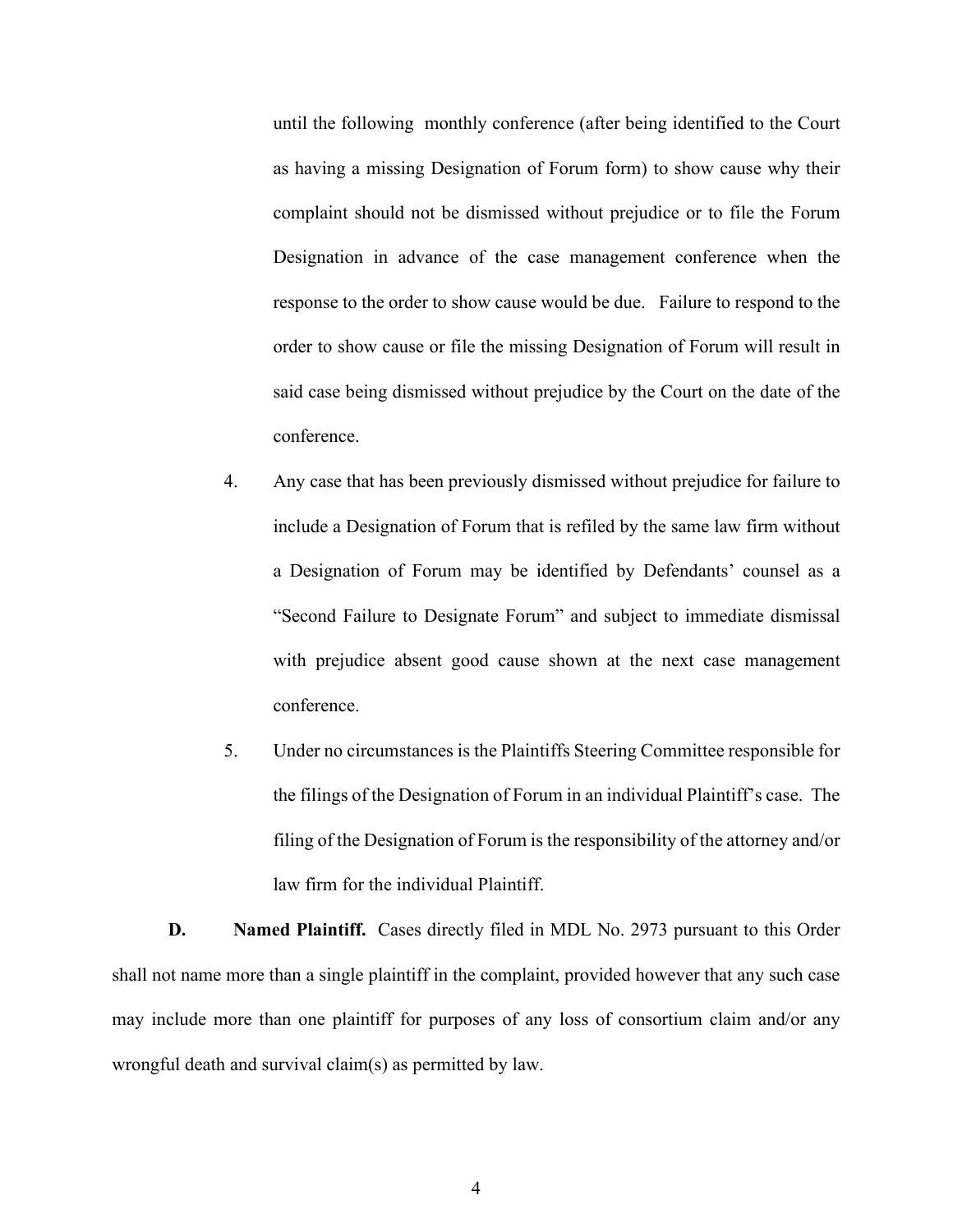**E. Pretrial Proceedings Only; No** *Lexecon* **Waiver.** Each case directly filed in MDL No. 2973 pursuant to this Order will be filed in MDL No. 2973 for pretrial proceedings only, consistent with the Judicial Panel on Multidistrict Litigation's December 15, 2020 Transfer Order. Plaintiffs' and Defendants' agreement to this Order does not constitute a waiver under *Lexecon, Inc. v. Milberg Weiss Bershad Hynes & Lerach*, 523 U.S. 26 (1998) by either party for any specific case or globally as to this MDL.

**F. Jurisdiction and Venue.** The inclusion of any action in MDL No. 2973 pursuant to this Order does not constitute a determination by this Court that jurisdiction or venue is proper in this District. Further, Defendants agree that that no motion to dismiss shall be filed alleging that the District of New Jersey is an improper venue or lacks jurisdiction for purposes of these MDL proceedings. Defendants reserve all rights and defenses relating to venue, personal jurisdiction, or other grounds based on the Designated Forum identified in the Designation of Forum, which shall not be raised until the conclusion of this MDL. Should Defendants be successful in any jurisdictional motion that they have preserved, Plaintiffs shall be permitted to refile their case in a court of competent jurisdiction using the original date the complaint was filed.

**G. Master Answer.** Each Defendant shall file a Master Answer within sixty (60) days of the entry of this Order. The Master Answer shall contain a general denial of all allegations, which will be deemed to be an appropriate pleading pursuant to Rule 7 and in good faith pursuant to Rule 8(b)(3). The general denial shall not be introduced as evidence against any Defendant in any future trial of an action involving retinal injuries associated with the use Elmiron and/or medical screening/monitoring claims related to the use of Elmiron. Upon the filing of the Master Answer, the defendant shall be deemed to have answered all cases pending in, filed in, or subsequently transferred to the MDL.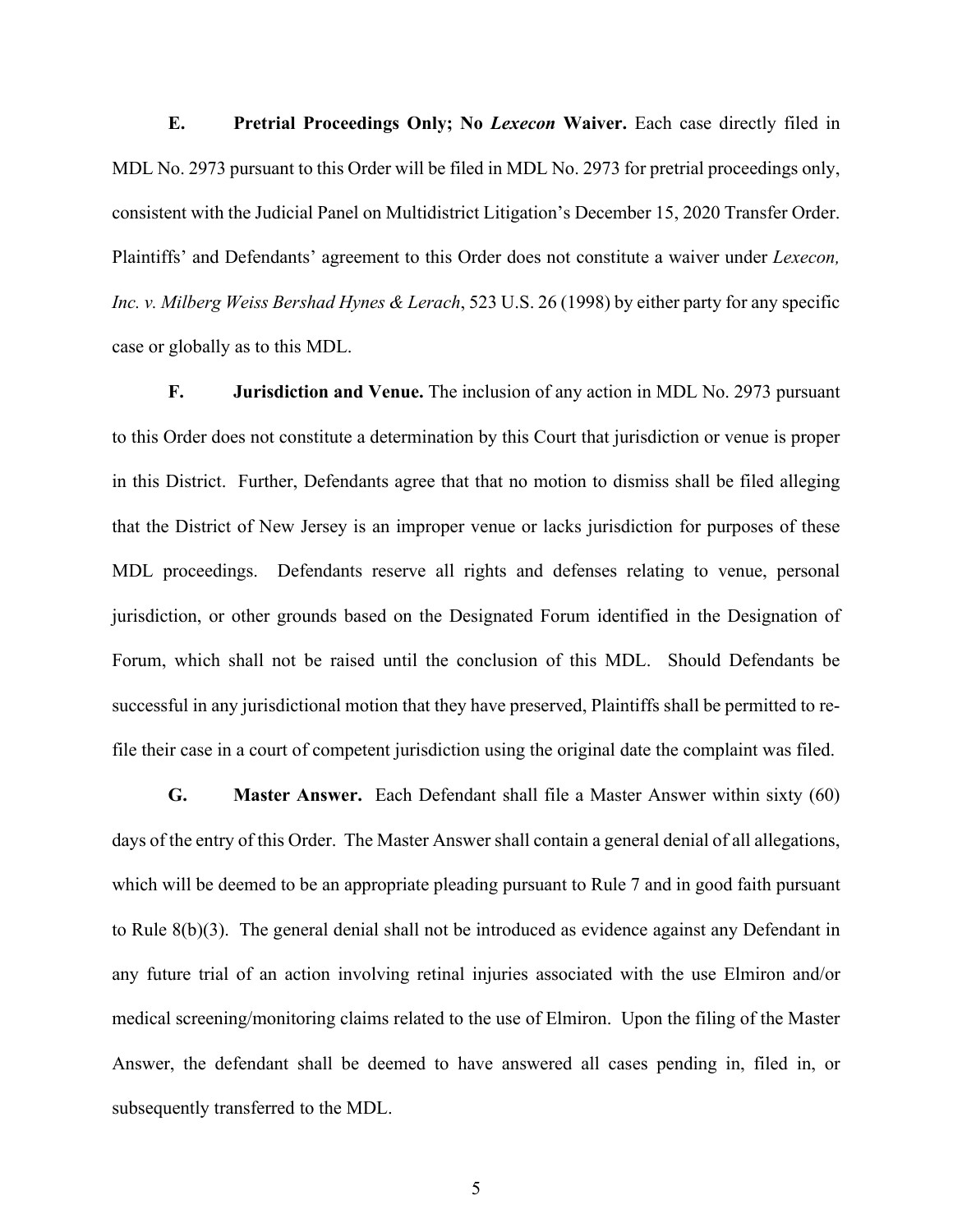The Master Answer shall also plead the party's affirmative defenses. However, the Master Answer is not intended to and shall not waive any applicable defenses available to any Defendant, including any objections to service, jurisdiction or venue, and any defenses to any state law claims.

**H. Notices of Appearance.** Defendants must file a Notice of Appearance in each action pending in, filed in, or subsequently transferred to the MDL: (1) within fourteen (14) days from the date of this Order for a pending action; (2) within thirty (30) days of the service of any Complaint filed pursuant to this Order; or (3) within thirty (30) days of an action being transferred to the MDL or filed in the District of New Jersey not pursuant to this Order.

**I. Voluntary Dismissal of Cases.** Because Defendant shall be deemed to have answered in all cases upon filing of a Master Answer, cases may only be voluntarily dismissed against such Defendant by order of the Court pursuant to Rule  $41(a)(2)$  or a stipulation pursuant to Rule  $41(a)(1)(ii)$ , except that a complaint filed directly in this MDL may be voluntarily dismissed upon notice by Plaintiff within 21 days of the filing of the complaint, or before Defendants' file a Notice of Appearance, whichever is later.

**J. Bellwether Pleadings.** The parties anticipate that a bellwether process will be implemented in this MDL, the details of which, including case selection, will be addressed in a future CMO. Within thirty (30) days after the bellwether pool is selected, Plaintiffs in the selected cases may serve Amended Complaints and Designations of Venue. Within 30 days of the filing of the Amended Complaint, Defendants shall either answer or seek leave of the Court to file a  $12(b)(1)$ ,  $(b)(2)$  or  $(b)(6)$  motion as to any of the aforementioned Amended Complaints, which leave Plaintiffs reserve the right to oppose.

**K. Transfer for Trial to Designated Forum.** Upon determination by this Court that a case that was directly filed in MDL No. 2973 pursuant to this Order should be transferred, this

6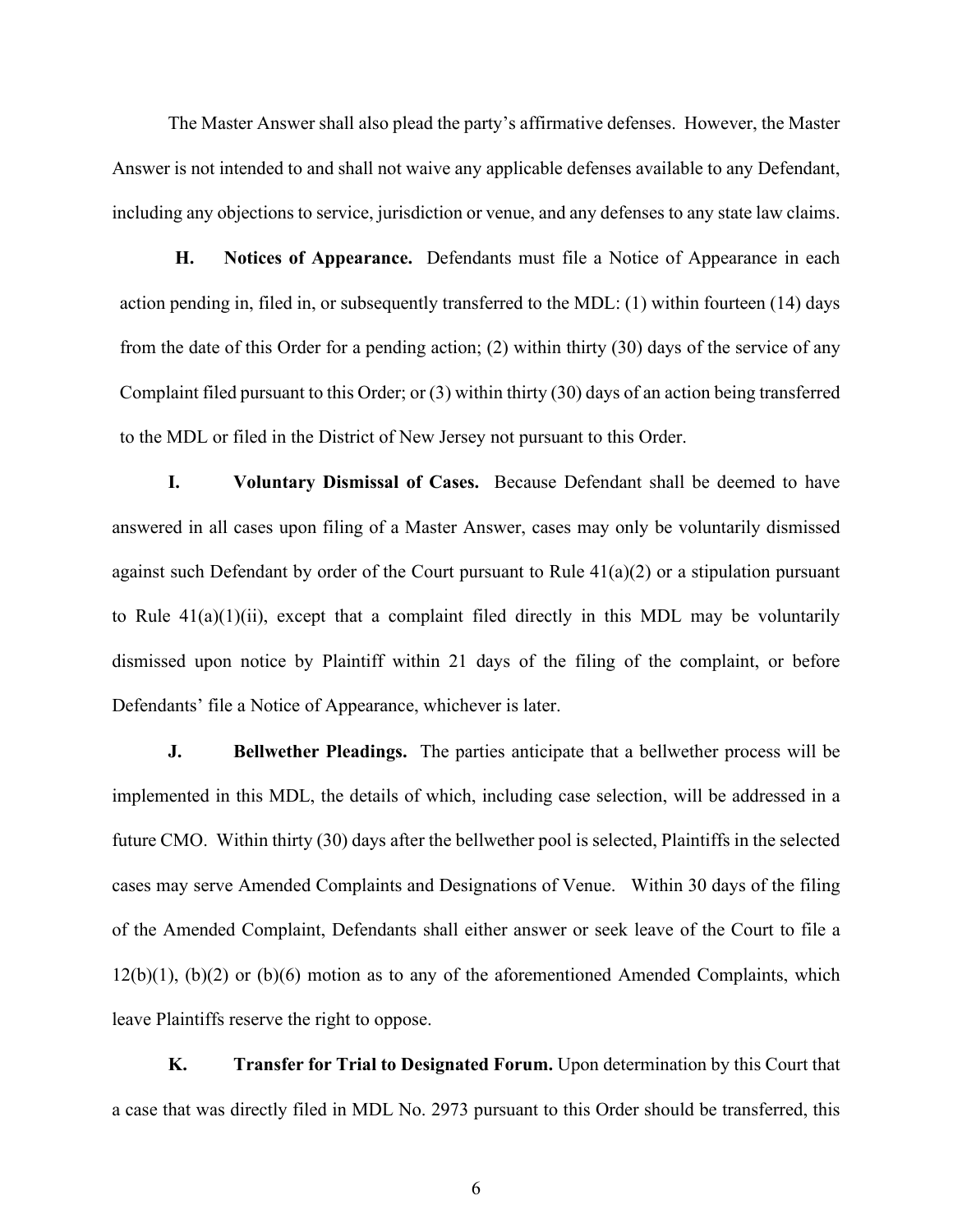Court, pursuant to 28 U.S.C. § 1404(a), will transfer the case to the Designated Forum as set forth in the Designation of Forum, absent an agreement of the parties to remand the case to a different district or absent a showing by plaintiff or defendants that the place of remand should be elsewhere. Nothing contained in this Order shall preclude the parties from agreeing, at a future date, to try cases filed pursuant to this Order in the District of New Jersey.

**L. Statute of Limitations**. Defendants stipulate and agree that the filing of a complaint directly in MDL No. 2973 pursuant to this Order shall stop the running of any statute of limitations, statute of repose or prescriptive or preemptive period as if the complaint had been filed in a Court of appropriate jurisdiction and venue, even if an ultimate determination is made following the conclusion of this MDL that the Designated Forum lacked personal jurisdiction or venue over Defendants.

**M. Choice of Law.** Filing a case directly in MDL No. 2973 pursuant to this Order will not determine the choice of law, including the statute of limitations. Any choice of law issues will be decided at a later date.

**N. No Waiver as to Service.** Defendants' agreement to this Order shall not constitute an appearance by or for any Defendant not properly served pursuant to Fed. Rule. Civ. P. 4, nor shall any references to "Defendants" herein constitute an appearance by or for any Defendant not properly served.

**O. Attorney Admission.** In accordance with Case Management Order 1, Section 6, any attorney admitted to practice and in good standing in any United States District Court is admitted *pro hac vice* in this litigation and association of co-counsel for purposes of filing and/or litigation, including direct filing, is not required.

7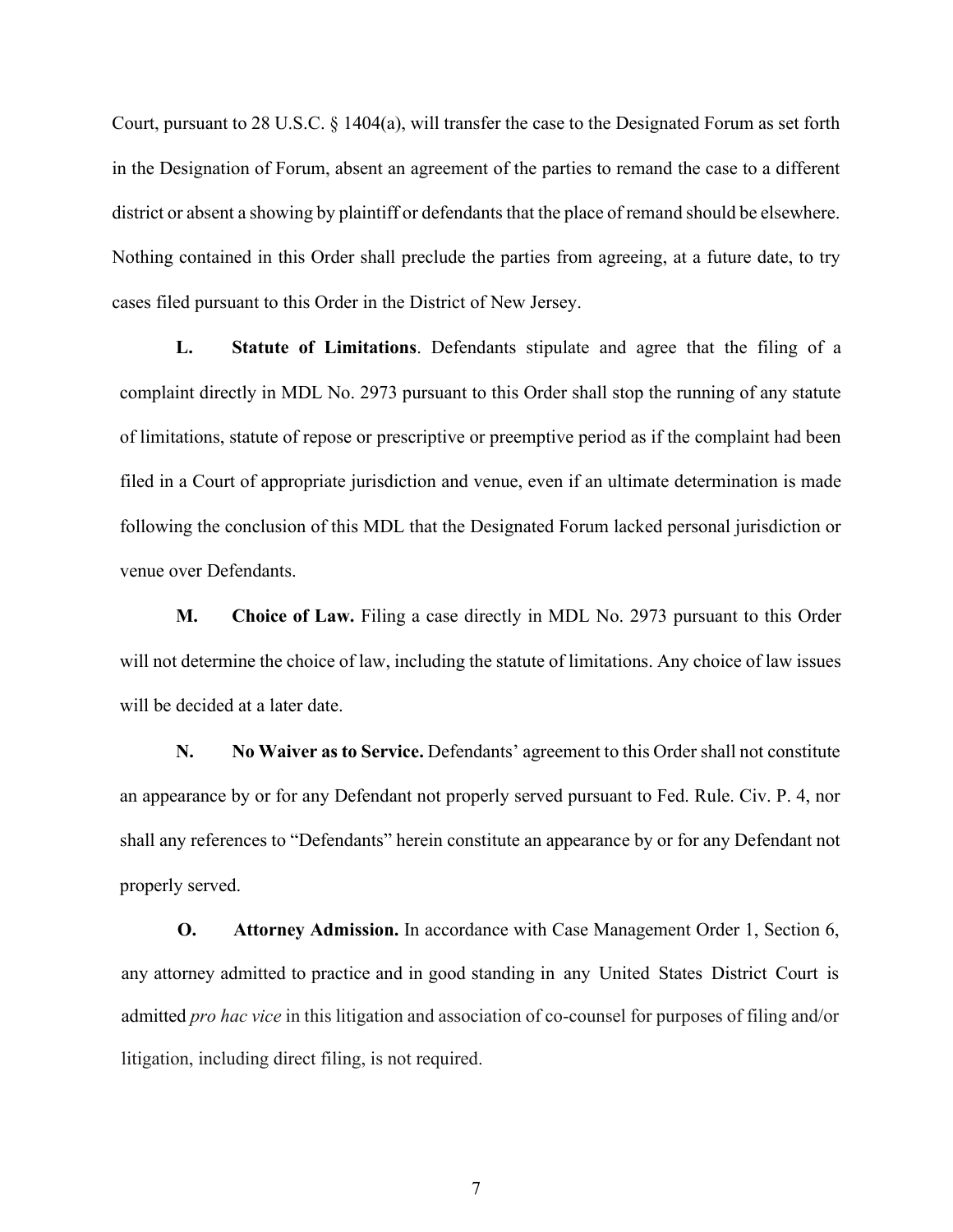**P. Electronic Filing.** All complaints must be filed electronically absent extraordinary circumstances, as required by Local Civil Rule 5.2. An individual PACER account is required to register to e-file on the District of New Jersey's CM/ECF system. Prior to any plaintiff's lawyer filing a complaint directly in MDL No. 2973, that attorney must register for efiling with the District Court of New Jersey through PACER. Information can be found at **https://www.njd.uscourts.gov/cmecf-information.** Further, all attorneys must familiarize themselves with the District of New Jersey's Electronic Case Filing Policies and Procedures as Amended April 3, 2014, which can be found at **http://www.njd.uscourts.gov/sites/njd/files/PoliciesandProcedures2014.pdf**, and the Instructions for Filing a Civil Complaint that can be found at **http://www.njd.uscourts.gov/sites/njd/files/efile.complaint.removal.appeal.pdf.**

**Q. Signature Block.** When electronically filing the pleadings, the signature block shall follow the below format:

RESPECTFULLY SUBMITTED,

s/s Jane Doe NAME OF LAW FIRM ADDRESS TELEPHONE FAX EMAIL@EMAIL.com *Attorney for Plaintiff*

**R. Filing Fees.** Internet credit card payments shall be required for all complaints and made online through Pay.gov. Plaintiff's counsel will be prompted to pay the required filing fee at the time of the filing of the complaint. Information regarding filing fees can be found at **http://www.njd.uscourts.gov/sites/njd/files/efile.complaint.removal.appeal.pdf**.